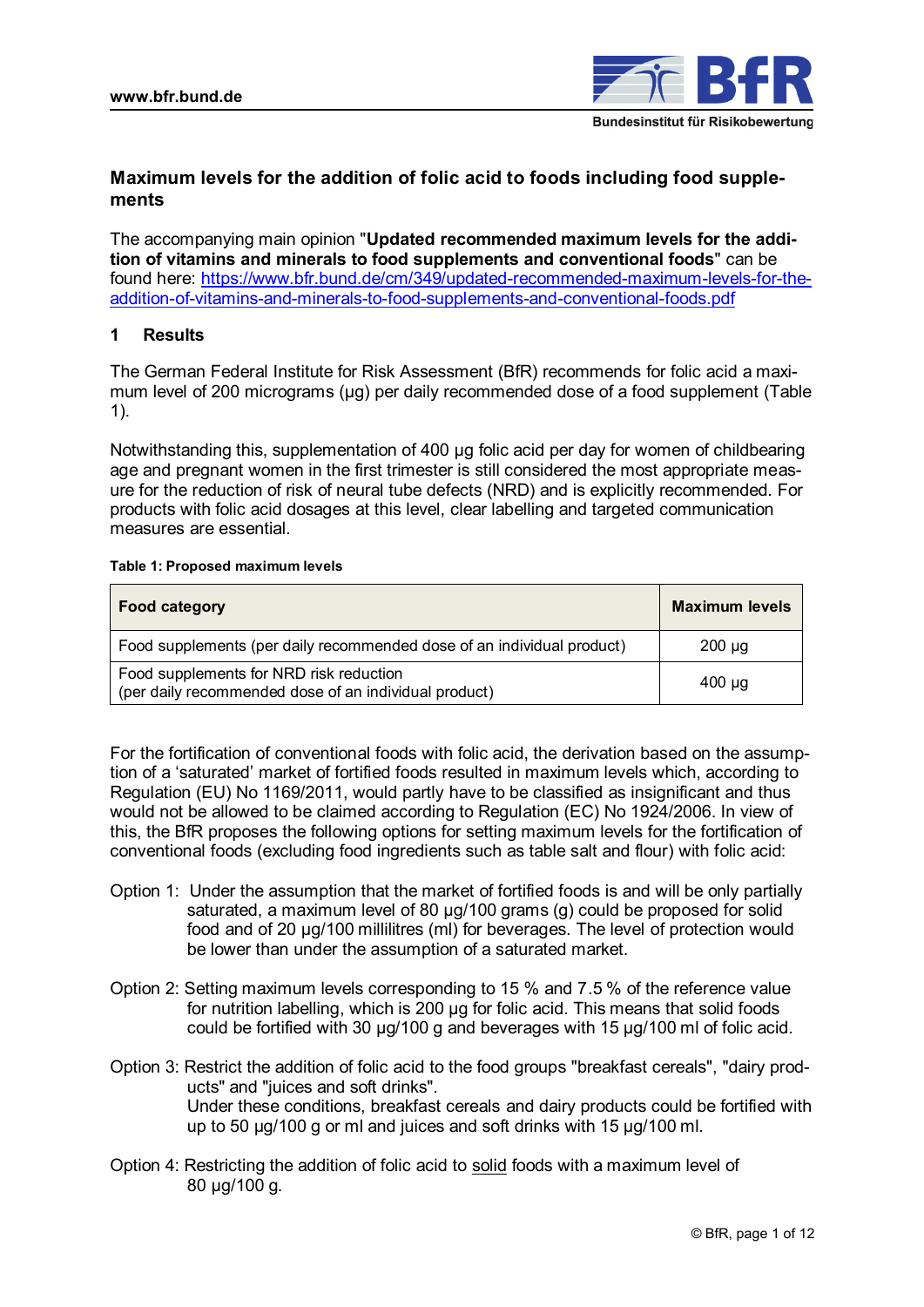

It is noted here that the current use of table salt fortified with folic acid (100 µg folic acid per g) has been included in the above options. In contrast, fortification of flour and processed foods made with it, as implemented for example in the USA and Canada since the late 1990's to reduce the risk of NRD, was not taken into account in the derivation of maximum levels. If mandatory or voluntary extensive fortification of flour (and products made with it) with folic acid is to be introduced in Germany, the BfR is of the view that updates of the available model calculations (BfR, 2005; MRI, 2011) with regard to suitable dosages and restrictions of food fortification with folic acid would be necessary. In this context, the BfR refers to its risk-benefit assessment of a nationwide fortification of flour with folic acid (BfR, 2017), in which it was stated that the fortification of flour with folic acid, in addition to fortified products already available on the market, would increase the risk of exceedances of the UL and thus the risk of adverse effects and therefore cannot be recommended at present.

# **2 Rationale**

2.1 Tolerable Upper Intake Level<sup>1</sup> (UL) and Dietary Reference Value

In accordance with Regulation (EC) No 1170/2009 of 30 November 2009, both pteroylmonoglutamate and calcium L-methylfolate may be used as sources of folate in food supplements and for fortification of conventional foods.

The bioavailability of calcium L-methylfolate is comparable to that of pteroylmonoglutamate; however, calcium L-methylfolate may enter directly into the folate metabolism after uptake into the organism, whereas folic acid must first be converted in several steps into the bioactive form 5-methyltetrahydrofolate (5-methyl-THF). Also, the intake of calcium L-methylfolate leads to higher red blood cell folate concentrations (Lamers et al., 2006; Pietrzik et al., 2001).

In 2000, the former Scientific Committee on Food (SCF) of the European Commission derived a UL for folic acid (pteroylmonoglutamate) of 1 milligram per day (mg/day) for adults and 0.8 mg/day for adolescents aged 15 to 17 years. The endpoint for adverse health effects was based on the possible 'masking' of a vitamin  $B_{12}$  deficiency from folic acid intakes of 5 mg/day upwards. Applying an uncertainty factor of 5 resulted in a UL of 1 mg/day. The UL applies exclusively to synthetic folic acid (SCF, 2000 cited in: EFSA, 2006; Table 2). In 2004, the Panel on Food Additives and Nutrient Sources Added to Food (ANS) of the European Food Safety Authority (EFSA) approved calcium L-methylfolate as another source of folate and concluded that this compound could also be used in foods for the general population at the level of the UL derived for folic acid without health concern (EFSA, 2004).

The D-A-CH Societies<sup>2</sup> have derived a dietary reference value of folate equivalents (DFE) of 300  $\mu$ g/day for adolescents  $\geq$  13 years and adults. For pregnant and lactating women, intakes of 550 and 450 µg DFE per day, respectively, were recommended. Furthermore, women who wish to or might become pregnant should supplement 400 µg/day folic acid in addition to a folate-rich diet in order to reduce the risk of neural tube defects in the offspring (D-A-CH, 2015; Table 2).

<sup>1</sup> Tolerable Upper Intake Level = Maximum level of total chronic daily intake of a nutrient (from all sources) considered to be unlikely to pose a risk of adverse health effects to humans.

<sup>2</sup> German-Austrian-Swiss Nutrition Societies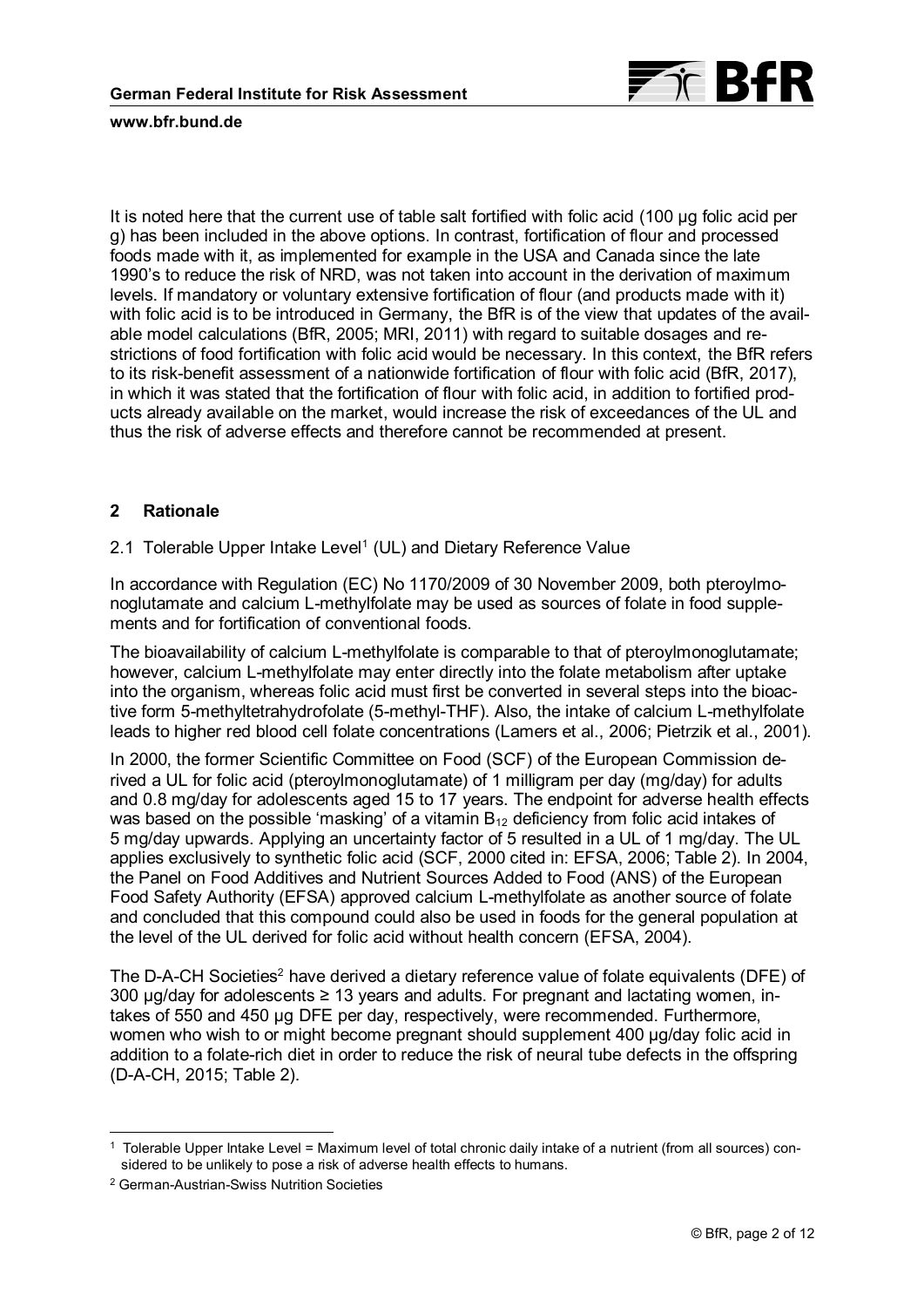

EFSA has derived a dietary reference value of 330 µg DFE per day for all age groups ≥ 15 years and for pregnant and lactating women 600 and 500 µg DFE per day, respectively (EFSA, 2014; Table 2).

#### **Table 2: Dietary reference values and UL**

|                     | <b>Dietary reference values</b> |                    |        |
|---------------------|---------------------------------|--------------------|--------|
| Age groups          | D-A-CH (2018)                   | <b>EFSA (2014)</b> | $UL**$ |
|                     | µg DFE*/day                     |                    | µg/day |
| 4 to $<$ 7 years    | 140                             | 140                | 300    |
| 7 to $<$ 10 years   | 180                             | $200 (7 - 10 J.)$  | 400    |
| 10 to $<$ 13 years  | 240                             |                    | 600    |
| 13 to $<$ 15 years  | 300                             | $270(11 - 14 J.)$  | 600    |
| 15 to < 19 years*** | 300                             | 330                | 800    |
| Adults***           | 300                             | 330                | 1,000  |
| Pregnant women***   | 550                             | 600****            | 1,000  |
| Lactating women     | 450                             | 500                | 1,000  |

1 µg folate equivalent (DFE) = 1 µg dietary folate = 0.5 µg synthetic folic acid (when taken on an empty stomach) = 0.6 µg synthetic folic acid (when taken with foods)

- \*\* The UL applies only to synthetic folic acid.
- Women who wish to or might become pregnant should take 400 µg of synthetic folic acid per day as a supplement in addition to a folate-rich diet to reduce the risk of neural tube defects (NRD). Supplementation should be started at least four weeks before the commencement of pregnancy and maintained until the end of the first trimester.

\*\*\*\* Adequate Intake (AI)

### 2.2 Exposure

 $\overline{a}$ 

The analysis of data<sup>3</sup> obtained in the second National Food Consumption Survey (NFCS II) showed that men and women aged 18 years and older had median dietary intakes of between 182 and 214 µg and between 153 and 193 μg DFE per day, respectively, depending on age. In the 95th percentile, the DFE intakes varied age-dependently between 331 and 387 µg for men and between 293 and 320 µg for women (DGE, 2012).

The results of the NFCS II show that the median DFE intake of men and women in all age groups is below the D-A-CH dietary reference value of 300 µg/day. When analysing the intake data, it must be taken into account that within the NFCS II, both the consumption of fortified foods and of (folic acid-fortified) table salt as well as the intake of food supplements could not be (completely) recorded and/or included in the evaluation.

In addition to intake data, the German Health Interview and Examination Survey (DEGS 1), for the first time, determined representative data on biomarkers of folate status (serum and

 $^3\,$  In contrast to most other micronutrients, intake data for folate equivalents were drawn from 24-hour recall data of the NFCS II, evaluated with the National Food Code (BLS) version 3.02. This was done in order that the model calculations carried out by use of this data base by the Max Rubner-Institute (MRI) could be taken into consideration in the derivation of maximum levels.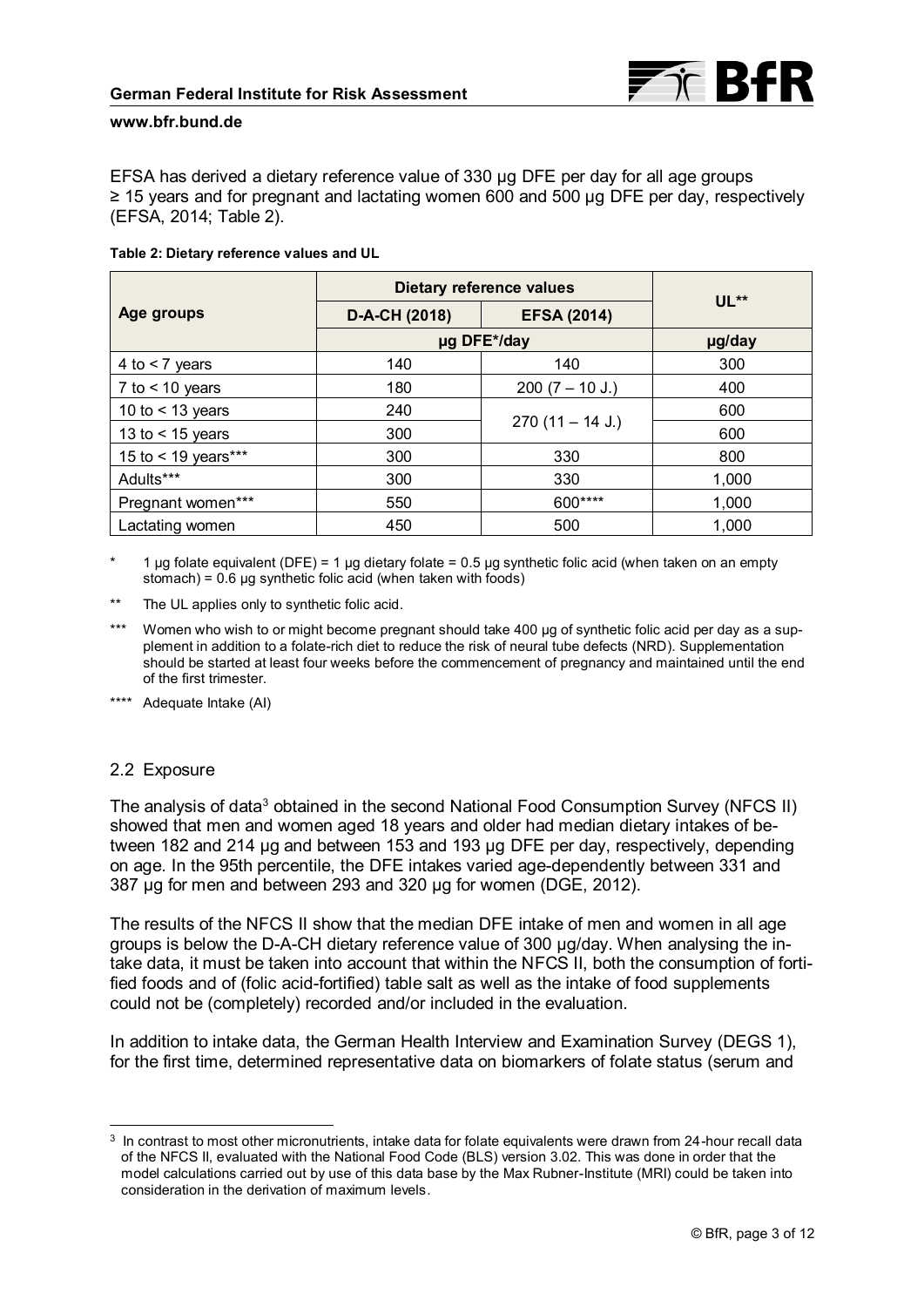

red blood cell folate) for the German adult population, which allow a more reliable interpretation of the folate supply situation of the population. The data obtained suggest that about 86 % of adults are adequately supplied with folate (DGE, 2016).

In children, the intake of folate equivalents was determined within the EsKiMo study (nutrition module in KiGGS<sup>4</sup>) conducted by the Robert Koch Institute (RKI) in 2006. According to these data, 6- to 11-year-old boys and girls showed median intakes of 204 and 190 µg folate equivalents per day, respectively and the 95th intake percentiles were at 496 and 365 µg/day, respectively (Mensink et al. 2007). In the 12- to 17-year-olds, the median DFE intakes were 320 µg (male) and 286 μg (female) per day, and in the 95th percentile, 929 µg (male) and 731 µg (female) per day (Mensink et al., 2007). The median intakes of children and adolescents thus meet the reference values derived for the respective age groups (4- to 6-yearolds: 140 μg/day; 7- to 9-year-olds: 180 μg/day; ≥ 13-year-olds: 300 µg/day).

2.3 Maximum levels for folic acid in food supplements and conventional foods

### *2.3.1 Aspects considered in the derivation of maximum levels*

While the results of consumption surveys show that the intake of folate equivalents in all age groups of adults is below the dietary reference value of 300 µg/day, serum and erythrocyte folate concentrations measured in the DEGS 1 study indicate that the adult population in Germany is generally well supplied with folate.

In Germany, there is a large number of folic acid-fortified foods available. According to market analysis conducted by the MRI (with respect to the market situation in the year 2010), the most commonly fortified foods/ food groups are soft drinks and juices, cereals and cereal products, cocoa powder, dairy products, margarine, instant soups, confectionery and foods marketed for athletes (MRI, 2011; Table 3). In addition, some table salt products for household use and some bread baking mixes are fortified with folic acid (Table 3).

| <b>Food categories</b>                                                   | <b>Folic acid</b><br>in µg/100 g or µg/100 ml |
|--------------------------------------------------------------------------|-----------------------------------------------|
| Beverages (soft drinks and juices)                                       | $30 - 245$                                    |
| Breakfast cereals/muesli                                                 | 170 - 340                                     |
| Cocoa powder                                                             | 194 - 286                                     |
| Dairy products                                                           | $9 - 82$                                      |
| Margarine                                                                | $100 - 1,000$                                 |
| Soups (instant products)                                                 | $18 - 25$                                     |
| Confectionery                                                            | 47 - 800                                      |
| Foods for sportspeople and other foods for spe-<br>cial nutritional uses | 13 - 600                                      |
| Salt                                                                     | 10,000                                        |
| <b>Bread mixes</b>                                                       | 125                                           |

| Table 3: Folic acid concentrations in fortified foods on the market in Germany (MRI, 2011, complemented |  |
|---------------------------------------------------------------------------------------------------------|--|
| by own analyses on bread baking mixes)                                                                  |  |

 $\overline{a}$ 

<sup>4</sup> German Health Interview and Examination Survey for Children and Adolescents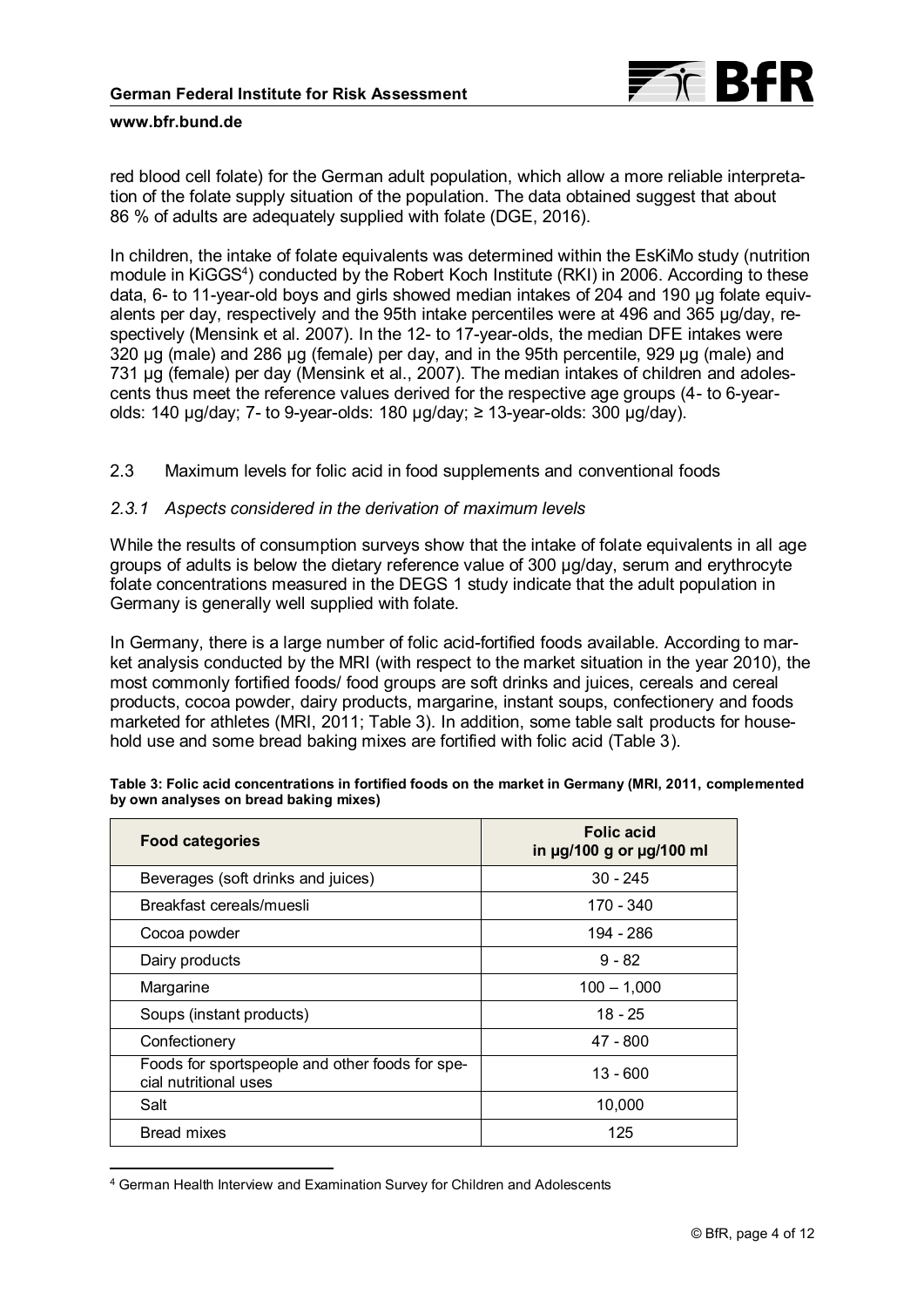

 $\overline{a}$ 

Model calculations by the MRI (2011) showed that the median intake of adults would reach the dietary reference value of the D-A-CH Societies (at the time of the calculation 400 µg/day) only if they consumed fortified products with high folic acid concentrations instead of conventional unfortified foods. On the other hand, according to the MRI model calculations, up to 5 % of adults would be at risk of exceeding the UL through the consumption of highly fortified foods, with supplement users being particularly affected (MRI, 2011; Martiniak et al., 2015).

In children and adolescents (< 1 to 18 years of age), special analyses of the DONALD study (dietary records from 1990 to 2001) revealed that folic acid-fortified foods contribute, regardless of age and sex, by 50 % to folate intakes from all sources and food supplements (in 15 to 18-year-olds) contribute by 8%, and that folate intakes are about twice as high in those who consume fortified foods than in those who do not consume such foods. The results also suggest that with a high intake of fortified foods (P95), children between two and six years of age to some extent achieve folic acid intakes that are close to or above the UL derived for the respective age groups (BfR, 2005).

In view of results from intervention studies with folic acid supplements as well as with respect to the overall scientific evidence, there is a possibility that folic acid intakes, perhaps even below the UL, could increase the risk for the development or progression of cancer, in particular of the colon and prostate, under certain conditions (e.g.: Cole et al., 2007; Ebbing et al., 2009; Figueiredo et al., 2009). The risk seems to be influenced by several factors such as age, sex, dose, folate status, previous diseases, and gene polymorphisms. Specific risk groups are the elderly, as they are more likely to have precancerous lesions, and populations with certain genetic polymorphisms. In spite of inconsistent data and existing knowledge gaps, the available scientific evidence should be taken seriously and further clarified (NTP, 2015).

The UL of 1 mg/day or of 0.8 mg/day for adolescents 15 to 17 years of age applies to both folic acid and calcium L-methylfolate. Under the condition that food supplements should be of no harm for all consumers ≥ 15 years of age, the derivation of maximum levels is based on the UL for 15- to 17-year-olds.

The intake of folate through the usual diet can be disregarded when deriving maximum levels.

In view of a multiple intake of folic acid from different food supplements (Römer and Heuer, 2017), which cannot be ruled out, an uncertainty factor of 2 is applied in the derivation of maximum levels for food supplements.

If one follows the procedure proposed by the Bf $R<sup>5</sup>$ , taking into account that folate intake via conventional foods can be disregarded in the derivation of maximum levels, this would result in a total residual amount of 800 µg/day, which can be divided equally between the two categories of food supplements and fortified conventional foods. Consequently, 400 µg of folic acid is available for use in each of the two food categories.

In Germany, folic acid-fortified table salt has been on the market for many years. Due to its use as an ingredient in meal preparation, salt is not comparable with conventional foods. No reliable information is available on the actual use level and consumption of that type of salt in

 $5$  Residual amount = UL<sub>15-to 17-year-olds</sub> - P95<sub>diet 15-to 17-year-olds = 800 µg/day - 0 µg/day = 800 µg/day</sub>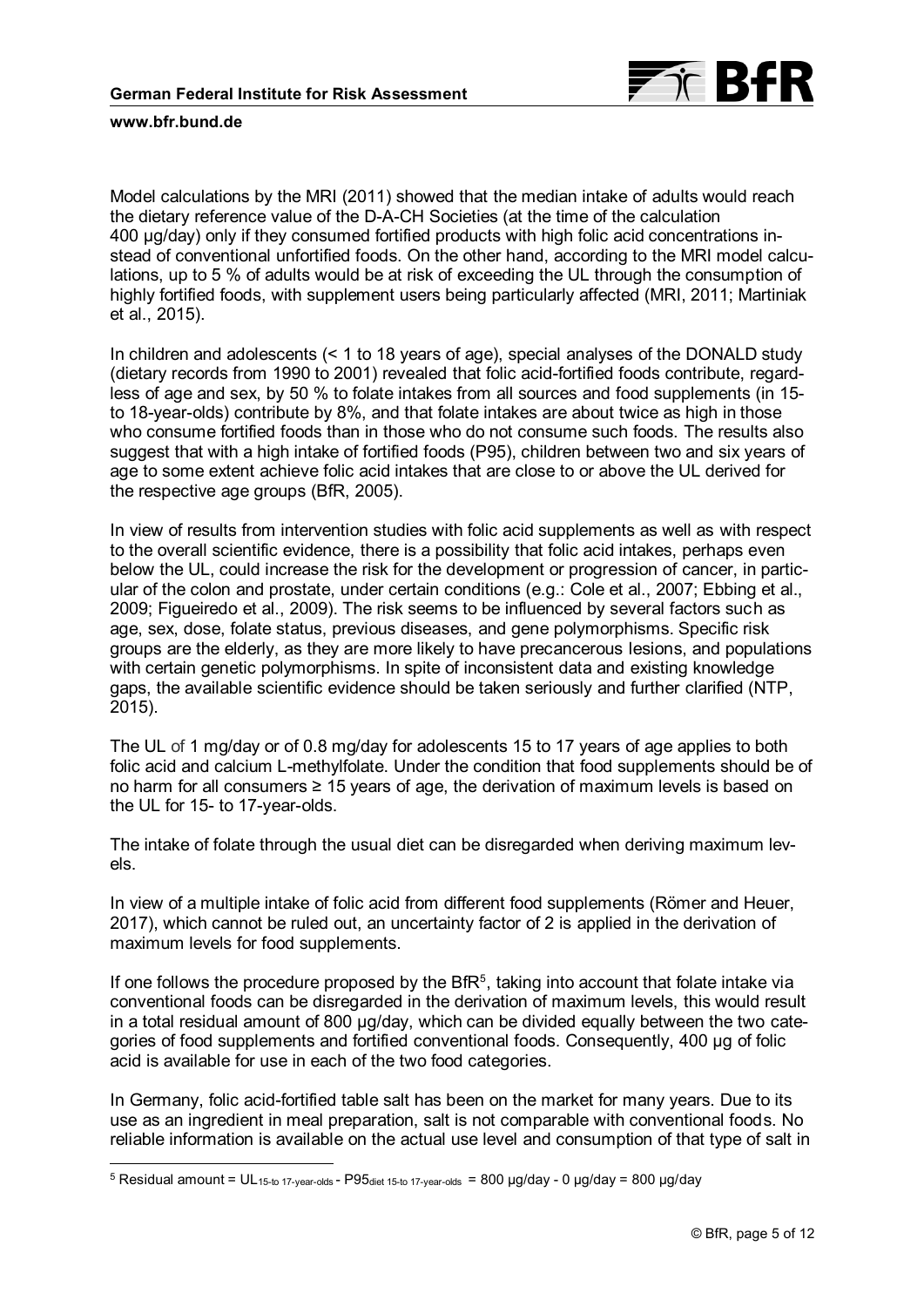

 $\overline{a}$ 

the German population, partly because data on the use of table salt at the household level are generally unreliable. However, it is generally estimated that the average amount of salt added in the kitchen or plate at home is 1 to 2 g per person per day (Manz, 1991). Since the use of folic acid-fortified table salt can contribute significantly to folic acid intake, this potential source of folic acid should, in the view of the BfR, be taken into account in the derivation of maximum levels for the fortification of conventional foods.

## *2.3.2 Maximum levels for folic acid in food supplements*

Based on a residual amount available for food supplements of 400 µg/day and taking into account an uncertainty factor of 2, the resultant maximum level is 200 µg per daily recommended dose of a food supplement.

Nevertheless, the supplementation of 400 µg folic acid per day for women of childbearing age and pregnant women in the first trimester is still considered the most appropriate measure to reduce the risk of NRD in newborns and is explicitly recommended. Clear labelling of appropriately dosed products and measures for targeted communication are essential in this context.

# *2.3.3 Maximum levels for folic acid in conventional foods*

As stated above, table salt should in view of the BfR be taken into account as a potential source of significant folic acid intake when deriving maximum levels for fortification of conventional foods. Although the use level and the actual use of that salt are not known, at least an amount of about 70 µg folic acid per day (95th percentile of the NFCS II population) estimated to come from the use of this salt in the model calculations of the MRI (2011) should be included in the derivation of maximum levels. This results in a residual amount $_{FF}$  of 330  $\mu$ g/day, reduced by 70  $\mu$ g/day, being available for fortification of conventional foods $^6$ .

Allocating this residual amount to the estimated daily energy intake from fortified foods and assuming that 15 % to a maximum of 30 % of the daily energy is consumed from fortified foods, results in age-dependent maximum levels of between 23 and 110 µg/100 kcal for folic acid in fortified foods (Table 4).

In order to ensure that none of the age groups exceeds the respective age-specific UL, the lowest of the folic acid levels resulting from the calculations are proposed as maximum levels, i.e. 23 µg/100 kcal under the assumption that the market of fortified foods is 'saturated' (30 % of the daily energy comes from fortified foods) and 47 µg/100 kcal under the assumption that a smaller part of the fortifiable foods is actually fortified and consumed in this form (15 % of the energy intake comes from fortified foods) (Table 4).

 $6$  Residual amount $FF =$  Residual amount $FF$  incl folic acid-salt - P95 $F$ olic acid from salt= (400 - 70) µg/day = 330 g/day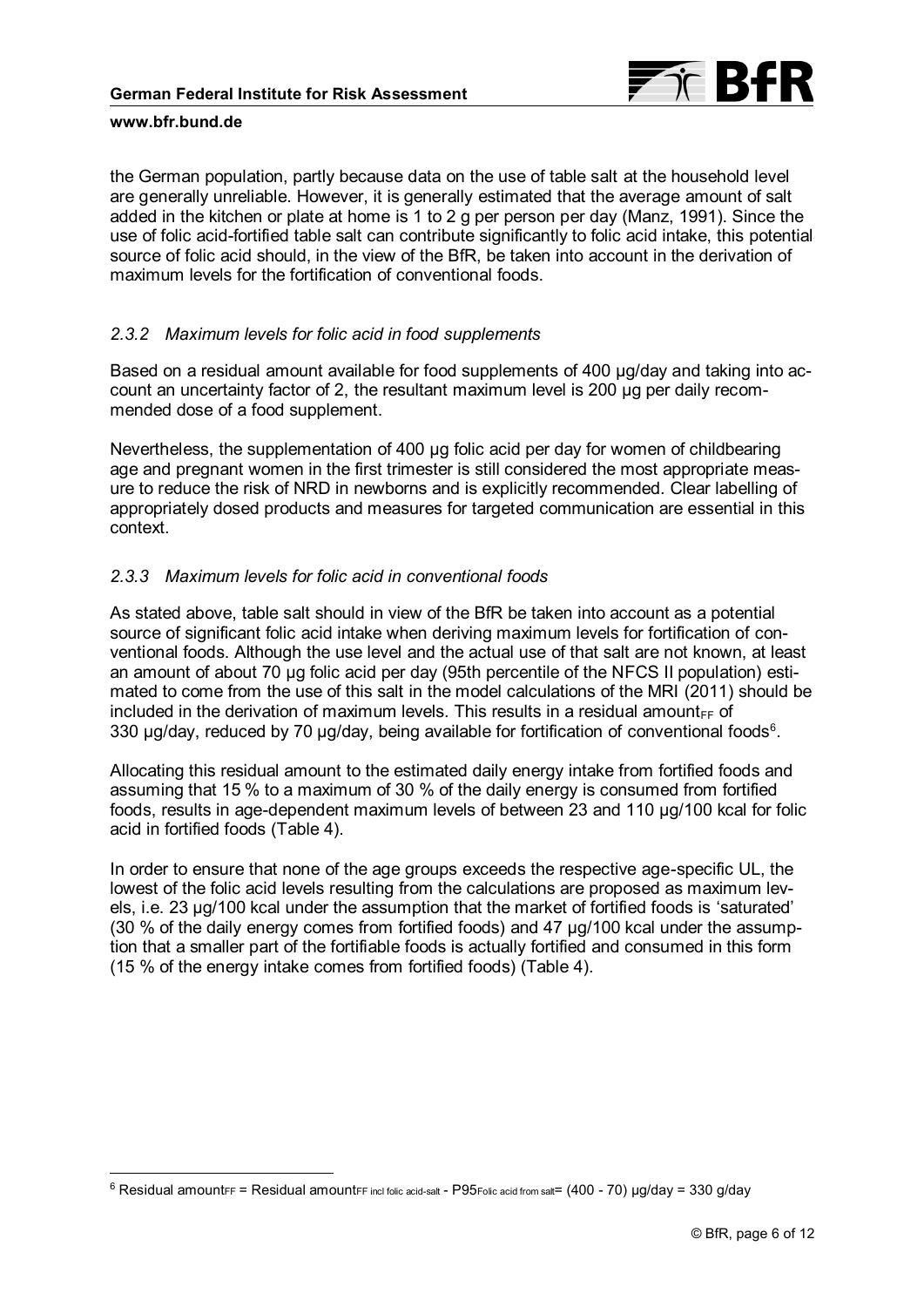

 $\overline{a}$ 

| Table 4: Daily energy intakes (P95) of the population and possible folic acid supplements [µg/100 kcal] |
|---------------------------------------------------------------------------------------------------------|
| assuming that 15 % or 30 % of the ingested energy comes from fortified foods.                           |

|                    |                          | Fortification of 15 % of the<br>energy intake |                  | Fortification of 30 % of the<br>energy intake |                  |
|--------------------|--------------------------|-----------------------------------------------|------------------|-----------------------------------------------|------------------|
| Age groups         | <b>Energy</b><br>intake* | 15%<br>of daily en-<br>ergy intake            | Folic acid**     | 30%<br>of daily en-<br>ergy intake            | Folic acid**     |
|                    | kcal/day                 | kcal                                          | $\mu$ g/100 kcal | kcal                                          | $\mu$ g/100 kcal |
| 4 to 6 years       | 2,000                    | 300                                           | 110              | 600                                           | 55               |
| 7 to 9 years       | 2,400                    | 360                                           | 92               | 720                                           | 46               |
| 10 to 11 years     | 2,550                    | 383                                           | 86               | 765                                           | 43               |
| 12 years           | 3,900                    | 585                                           | 56               | 1,170                                         | 28               |
| 13 to $<$ 15 years | 3.900                    | 585                                           | 56               | 1,70                                          | 28               |
| 15 to $<$ 17 years | 4,700                    | 705                                           | 47               | 1,410                                         | 23               |
| Adults             | 3.500                    | 525                                           | 63               | 1.050                                         | 31               |

\* Data for children up to the age of 17 from EsKiMo and for adults from NFCS II

\*\* Allocation of the residual amount of 330 µg/day to 100 kcal-servings

# *2.3.3.1 Conversion of energy-based maximum levels into maximum levels per 100 g of solid foods and per 100 ml of beverages*

The conversion of the energy-based maximum levels into weight- and volume-based maximum levels was carried out taking into account the average energy densities determined by Schusdziarra et al. (2010) and Bechthold (2014) for solid foods (170 kcal/100 g) and for energy-containing liquids such as juices and soft drinks (45 kcal/100 ml). As shown in Table 5, depending on the baseline value, maximum levels of 40 or 80 µg per 100 g of solid food or 10 or 20 µg per 100 ml of a beverage result (Table 5).

|                                   | <u>thing at a citizen of all all and all was a traight and the same was an invitible in the sea</u> |                                                      |  |
|-----------------------------------|-----------------------------------------------------------------------------------------------------|------------------------------------------------------|--|
| <b>Folic acid</b><br>per 100 kcal | <b>Folic acid</b><br>per 100 g or ml                                                                |                                                      |  |
|                                   | <b>Solid foods</b><br>(energy density: 170 kcal/100 g)                                              | <b>Beverages</b><br>(energy density: 45 kcal/100 ml) |  |

23 µg 10 µg 10 µg 10 µg 10 µg 10 µg 10 µg 10 µg 10 µg 10 µg 10 µg 10 µg 10 µg 10 µg 10 47 µg 80 µg 20 µg

**Table 5: Conversion of energy-based to weight and volume-based maximum levels**

If an additional criterion in setting maximum levels is that the amount added to a food should be significant in order to be allowed to be claimed in the product labelling in accordance with Regulation (EC) No 1924/2006<sup>7</sup> , then according to Regulation (EU) No 1169/2011 at least 15 % of the respective nutrient reference value (NRV) must be contained in solid foods and at least 7.5 % of the respective reference value in beverages per 100 g and 100 ml, respectively.

<sup>7</sup> Conditions for labelling of products with a claim "source of..." or "rich in...", according to EU Regulation 1924/2006 (Health Claim Regulation). [http://eur-lex.europa.eu/LexUriServ/LexUriS](http://eur-lex.europa.eu/LexUriServ/LexUriServ.do?uri=OJ:L:2006:404:0009:0025:DE:PDF)[erv.do?uri=OJ:L:2006:404:0009:0025:DE:PDF;](http://eur-lex.europa.eu/LexUriServ/LexUriServ.do?uri=OJ:L:2006:404:0009:0025:DE:PDF) last accessed 05 March 2021.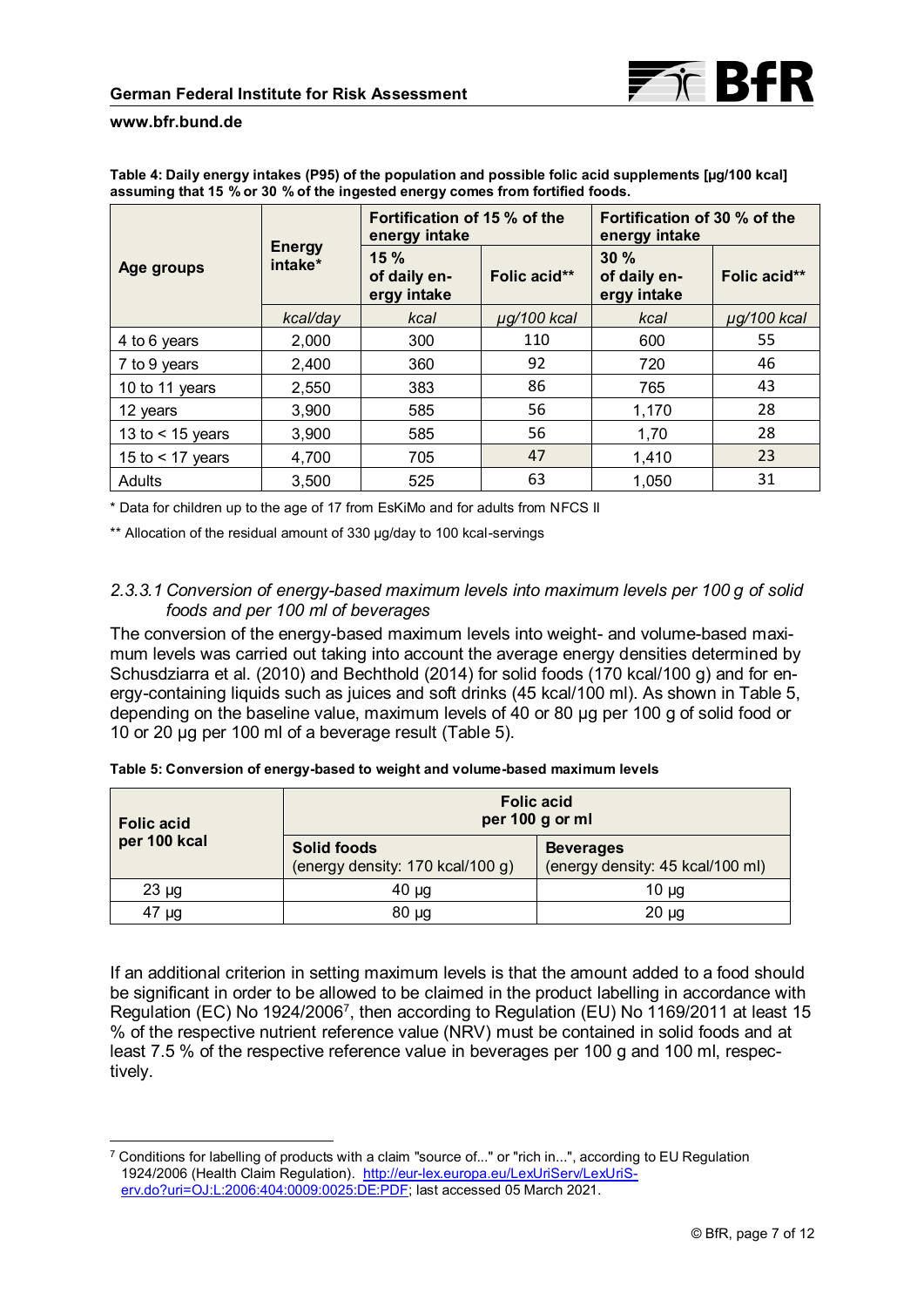

For folic acid the NRV is 200 µg. This means that only folic acid levels  $\geq 30$  µg/100 g or ≥ 15 µg/100 ml would be considered significant. In view of the values given in Table 5, a maximum level of 10  $\mu$ g/100 ml would thus not be considered significant (Table 5). It would, however, be possible to set the lowest folic acid concentrations classified as significant according to Regulation (EU) No 1169/2011, i.e. 30 µg/100 g for solid foods and 15 µg/100 ml for beverages, as maximum levels for the fortification of conventional foods. In addition, in cases where the derivation procedure results in insignificant maximum levels, it is proposed to exempt further food (categories) from fortification, apart from those mentioned in Article 4 of Regulation (EC) 1925/2006. For example, the addition of folic acid could be limited to the three food groups currently most frequently fortified: "breakfast cereals", "dairy products" and "juices and soft drinks".<sup>8</sup> Alternatively, juices and soft drinks, whose consumption is difficult to limit and which can lead to very high intakes of folic acid in high consumers, could be excluded from fortification. For the latter two options, maximum levels are derived below.

## *2.3.3.2 Maximum levels subject to the condition that only certain foods or food groups are fortified with folic acid*

### **a) Restriction of folic acid fortification to "breakfast cereals", "dairy products" and "fruit juices and soft drinks".**

According to results from the NFCS II, the consumption of breakfast cereals, dairy products and fruit juices/soft drinks contributes about 25 % of the energy intake in the 95th consumption percentile. Assuming that all of the foods consumed from the three groups were fortified with folic acid *(worst case)*, the residual folic acid amount<sub>FF</sub> available for fortification of conventional foods (330 µg/day) could thus be allocated to 25 % of the daily energy intake (Table 6).

| Age groups         | Energy intake* | 25 % of daily energy<br>intake | Folic acid** |
|--------------------|----------------|--------------------------------|--------------|
|                    | kcal/day       | kcal                           | µg/100 kcal  |
| 4 to 6 years       | 2,000          | 500                            | 66           |
| 7 to 9 years       | 2,400          | 600                            | 55           |
| 10 to 11 years     | 2,550          | 638                            | 52           |
| 12 years           | 3,900          | 975                            | 34           |
| 13 to $<$ 15 years | 3,900          | 975                            | 34           |
| 15 to $<$ 17 years | 4,700          | 1,175                          | 28           |
| Adults             | 3,500          | 875                            | 38           |

**Table 6: Daily energy intakes (P95) of the population and possible folic acid supplements [µg/100 kcal] assuming that 25 % of the ingested energy comes from fortified foods**

\* Data for children up to the age of 17 from EsKiMo and for adults from NFCS II

\*\* Allocation of the residual amount of 330 µg/day to 100 kcal-servings

 $\overline{a}$ 

If the lowest folic acid value (28 µg/100 kcal; rounded up to 30 µg/100 kcal) from Table 6 is taken and converted into folic acid levels per 100 g or 100 ml (see 2.3.3.1), the following

<sup>8</sup> According to NFCS II, women and men drank an average of 300 and 500 ml/day, respectively, of soft drinks, fruit juice drinks, and fruit and vegetable juices; the 95th consumption percentiles were approximately 500 to 1200 ml/day for soft drinks alone.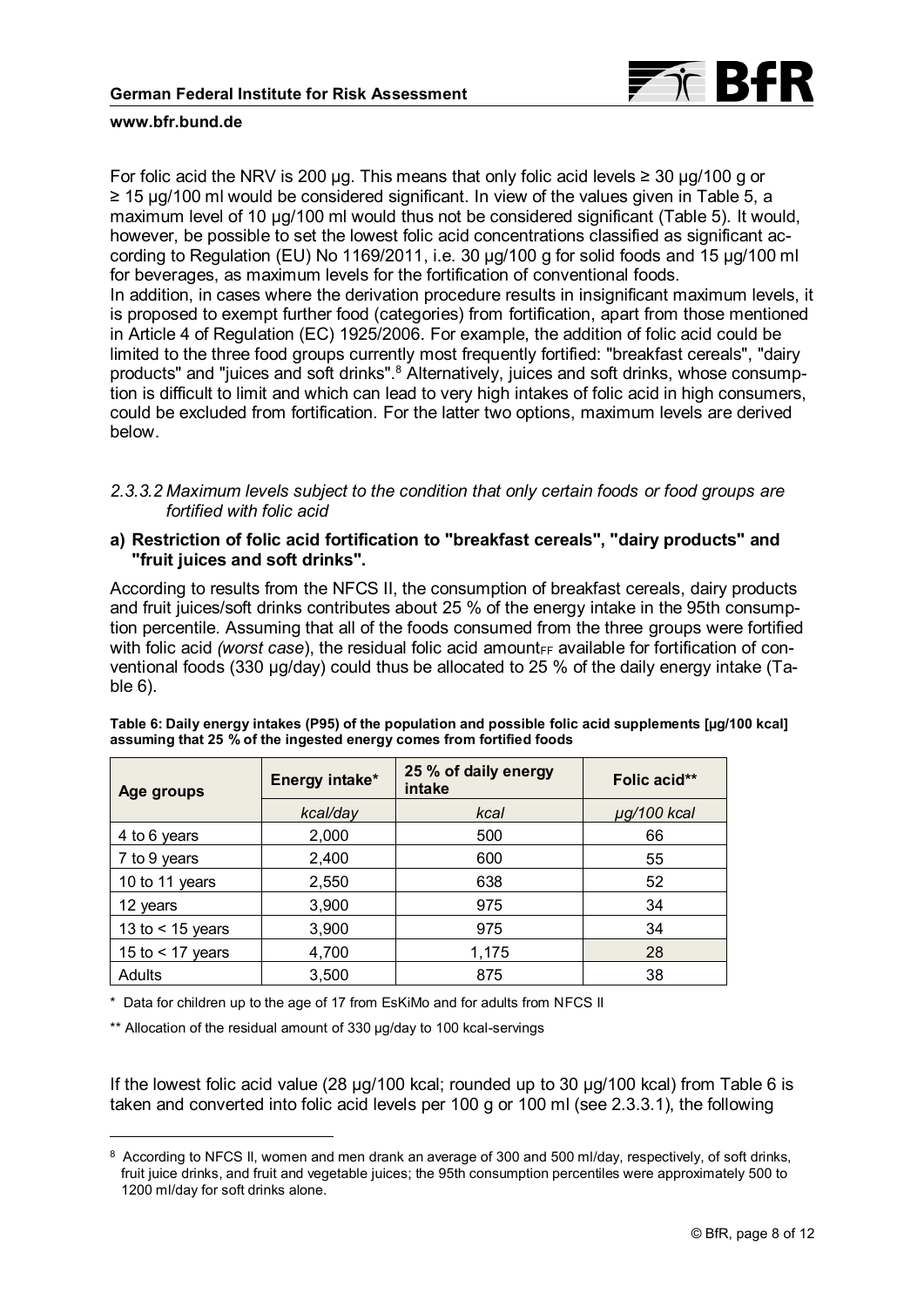

maximum levels result for the three food groups considered, which can be regarded as significant amounts in accordance with Regulation (EU) No 1169/2011:

- breakfast cereals and dairy products: 50 µg/100 g or ml

- juices and soft drinks: 15 µg/100 ml

# **b) Restriction of folic acid fortification to solid foods (prohibition of fortification of "juices and soft drinks")**

If folic acid fortification were restricted to solid foods, the available residual amount $_{EF}$  of 330 µg/day could be allocated to 15 % of the daily energy from fortifiable solid foods, based on the assumption that the estimated daily energy contribution of fruit juices and soft drinks is about 15 %. Under this condition, the maximum amount would be 80 µg/100 g (see Tables 4 and 5, assuming that 15 % of the daily energy comes from fortified foods).

## *2.3.3.3 Folic acid supplementation and nationwide fortification of flour with the aim of reducing the risk of neural tube defects in newborns*

Due to the observed association between increased periconceptional folic acid intakes and a reduced risk of neural tube defects (NRD), it has been recommended since about the mid-1990s in Germany and many other countries around the world that women who wish to or might become pregnant supplement 400 µg of folic acid per day in addition to a folate-rich diet.

In view of the difficulties observed, also in other countries, in implementing this recommendation, the USA and Canada began at the end of the 1990s to fortify flour with folic acid in order to reduce the risk of NRD. In the meantime, flour or grains and products made from them are fortified with folic acid in about 80 countries worldwide.

In Germany and other EU member states, too, the benefits and risks of nationwide flour fortification with folic acid have since been repeatedly discussed. The BfR commented on this in detail in 2005 and 2017 (BfR, 2005; BfR, 2017) and found that

- it is difficult to assess the benefit of a flour fortification measure for Germany on the basis of the available data;
- the population as a whole, most of whom are well supplied with folate, would not benefit from widespread flour fortification, but - in view of other foods currently fortified with folic acid, including table salt and food supplements - the risk of high folic acid intakes and thus of negative health effects would increase.

Therefore, the BfR is of the opinion that, when considering a mandatory or voluntary wideranging flour fortification measure, updates of the existing model calculations (BfR, 2005; MRI, 2011) on appropriate dosages and on restrictions of other food fortification with folic acid would be necessary.

Under the current conditions of widespread fortification of conventional foods and table salt with folic acid, the BfR advocates increased attention to information campaigns for the targeted increase of folic acid intake in women of childbearing age and pregnant women in the first trimester by means of food supplements containing 400 µg folic acid per daily dose.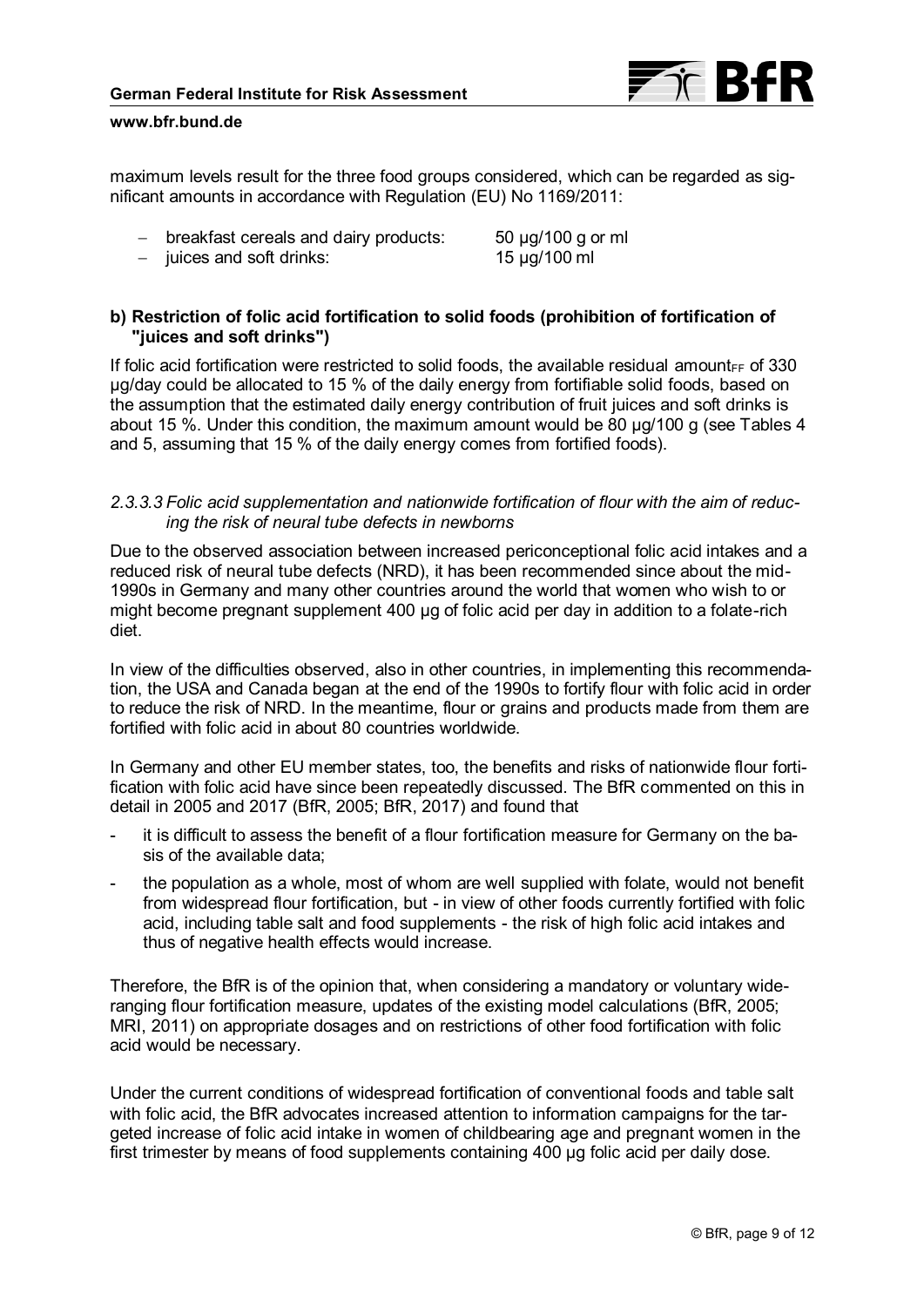

### **Further information on the BfR website on vitamins**

A-Z Index on vitamins: [https://www.bfr.bund.de/en/a-z\\_index/vitamins-130216.html](https://www.bfr.bund.de/en/a-z_index/vitamins-130216.html)

Topic page on the assessment of vitamins and minerals in foods: [https://www.bfr.bund.de/en/vitamins\\_and\\_minerals-54417.html](https://www.bfr.bund.de/en/vitamins_and_minerals-54417.html)



"Opinions-App" of the BfR

# **3 References**

Bechthold A (2014). Dietary energy density and body weight. Ernährungs Umschau international. 1: M14-23.

BfR (2004). Use of vitamins in food. Edited by Domke A, Großklaus R, Niemann B, Przyrembel H, Richter K, Schmidt E, Weißenborn A, Wörner B, Ziegenhagen R. BfR Wissenschaft 03/2004.

BfR (2005). Folic acid supply of the German population. Edited by Weißenborn A, Przyrembel H. BfR Wissenschaft 01/2005.

BfR (2017). Benefit and risk assessment of a nationwide fortification of flour with folic acid. Opinion No. 027/2017 des BfR of 13 September 2017. [http://www.bfr.bund.de/cm/343/nutzen-risiko-abwaegung-einer-flaechendeckenden-anrei](http://www.bfr.bund.de/cm/343/nutzen-risiko-abwaegung-einer-flaechendeckenden-anreicherung-von-mehl-mit-folsaeure.pdf)[cherung-von-mehl-mit-folsaeure.pdf;](http://www.bfr.bund.de/cm/343/nutzen-risiko-abwaegung-einer-flaechendeckenden-anreicherung-von-mehl-mit-folsaeure.pdf) last accessed 04 March 2021.

Cole BF, Baron JA, Sandler RS, Haile RW, Ahnen DJ et al (2007). Folic acid for the prevention of colorectal adenomas: a randomized clinical trial. JAMA. 297: 2351-9.

Commission Regulation (EC) No 1170/2009 of 30 November 2009 amending Directive 2002/46/EC of the European Parliament and of Council and Regulation (EC) No 1925/2006 of the European Parliament and of the Council as regards the lists of vitamin and minerals and their forms that can be added to foods, including food supplements. [https://eur-lex.eu](https://eur-lex.europa.eu/legal-content/EN/TXT/HTML/?uri=CELEX:32009R1170&from=DE)[ropa.eu/legal-content/EN/TXT/HTML/?uri=CELEX:32009R1170&from=DE;](https://eur-lex.europa.eu/legal-content/EN/TXT/HTML/?uri=CELEX:32009R1170&from=DE) last accessed 04 March 2021.

D-A-CH (2018). German Nutrition Society, Austrian Nutrition Society, Swiss Nutrition Society (eds.). Dietary Reference Values. Complete revision of the vitamin B12 chapter and update of the folate chapter in the 2nd version of the 4th updated edition 2018, German Society for Nutrition, Bonn.

DGE (2012). 12th Nutrition Report. 1st edition, Deutsche Gesellschaft für Ernährung e. V., Bonn, 2012.

DGE (2016). 13th Nutrition Report. 1st edition, Deutsche Gesellschaft für Ernährung e. V., Bonn, 2016.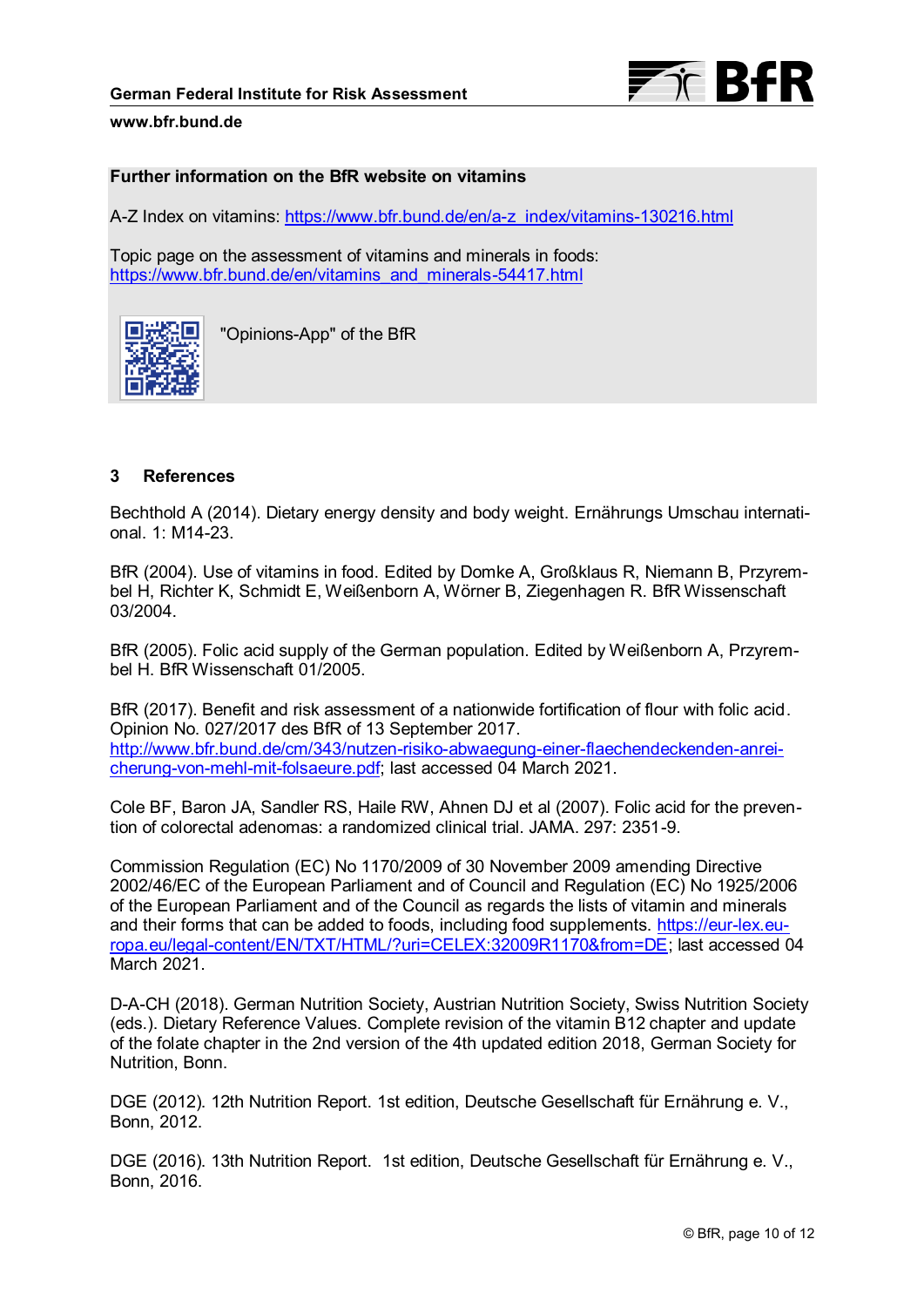

Ebbing M, Bønaa KH, Nygård O, Arnesen E, Ueland PM et al. (2009). Cancer incidence and mortality after treatment with folic acid and vitamin B12. JAMA. 302: 2119-26.

EFSA NDA Panel (EFSA Panel on Dietetic Products, Nutrition and Allergies) (2014). Scientific Opinion on Dietary Reference Values for folate. The EFSA Journal. 12: 3893. [http://www.efsa.europa.eu/sites/default/files/scientific\\_output/files/main\\_documents/3893.pdf;](http://www.efsa.europa.eu/sites/default/files/scientific_output/files/main_documents/3893.pdf) last access 05 March 2021.

EFSA (2004). Opinion of the Scientific Panel on Food Additives, Flavourings, Processing Aids and Materials in Contact with Food on a request from the Commission related to Calcium L-methylfolate. Question N° EFSA-Q-2004-007. The EFSA Journal. 135: 1-20.

EFSA (2006). Tolerable Upper Intake Levels for Vitamins and Minerals. Scientific Committee on Food & Scientific Panel on Dietetic Products, Nutrition and Allergies. European Food Safety Authority, 2006.

Figueiredo JC, Grau MV, Haile RW, Sandler RS, Summers RW et al (2009). Folic acid and risk of prostate cancer: results from a randomized clinical trial. J Natl Cancer Inst. 101: 432- 5.

Lamers Y, Prinz-Langenohl R, Brämswig S, Pietrzik K (2006). Red blood cell folate concentrations increase more after supplementation with [6S]-5-methyltetrahydrofolate than with folic acid in women of childbearing age. Am J Clin Nutr. 84: 156-61.

Manz F (1991) Meeting iodine requirements: still a problem. Ernährungs-Umschau 38: 234- 238.

Martiniak Y, Heuer T, Hoffmann I (2015). Intake of dietary folate and folic acid in Germany based on different scenarios for food fortification with folic acid. Eur J Nutr. 54: 1045-54.

Mensink GBM, Heseker H, Richter A, Stahl A, Vohmann C (2007). Nutritional study as KiGGS module (EsKiMo). Robert Koch Institute and University of Paderborn, 2007.

MRI (2008). Max Rubner Institute. National Nutrition Survey II, Results Report, Part 2. Max Rubner-Institut, Federal Research Institute of Nutrition and Food.

MRI (2011). Folate/folic acid intake based on the 24h-recalls of the National Consumption Survey II and calculation of folic acid fortification scenarios. Edited by Martiniak Y, Heuer T, Strasbourg A, Hoffmann I. Max Rubner Institute, 2011.

NTP (National Toxicology Program). NTP Monograph: Identifying Research Needs for Assessing Safe Use of High Intakes of folic acid. 2015. [https://ntp.niehs.nih.gov/ntp/ohat/folicacid/final\\_monograph\\_508.pdf;](https://ntp.niehs.nih.gov/ntp/ohat/folicacid/final_monograph_508.pdf) last accessed 4 March 2021.

Pietrzik K, Lamers Y, Brämswig S, Prinz-Langenohl R (2007). Calculation of red blood cell folate steady state conditions and elimination kinetics after daily supplementation with various folate forms and doses in women of childbearing age. Am J Clin Nutr. 86: 1414-9.

Römer K, Heuer T (2017). Multiple use of dietary supplements (NVS II). Report of the Max Rubner Institute from 12.05.2017.